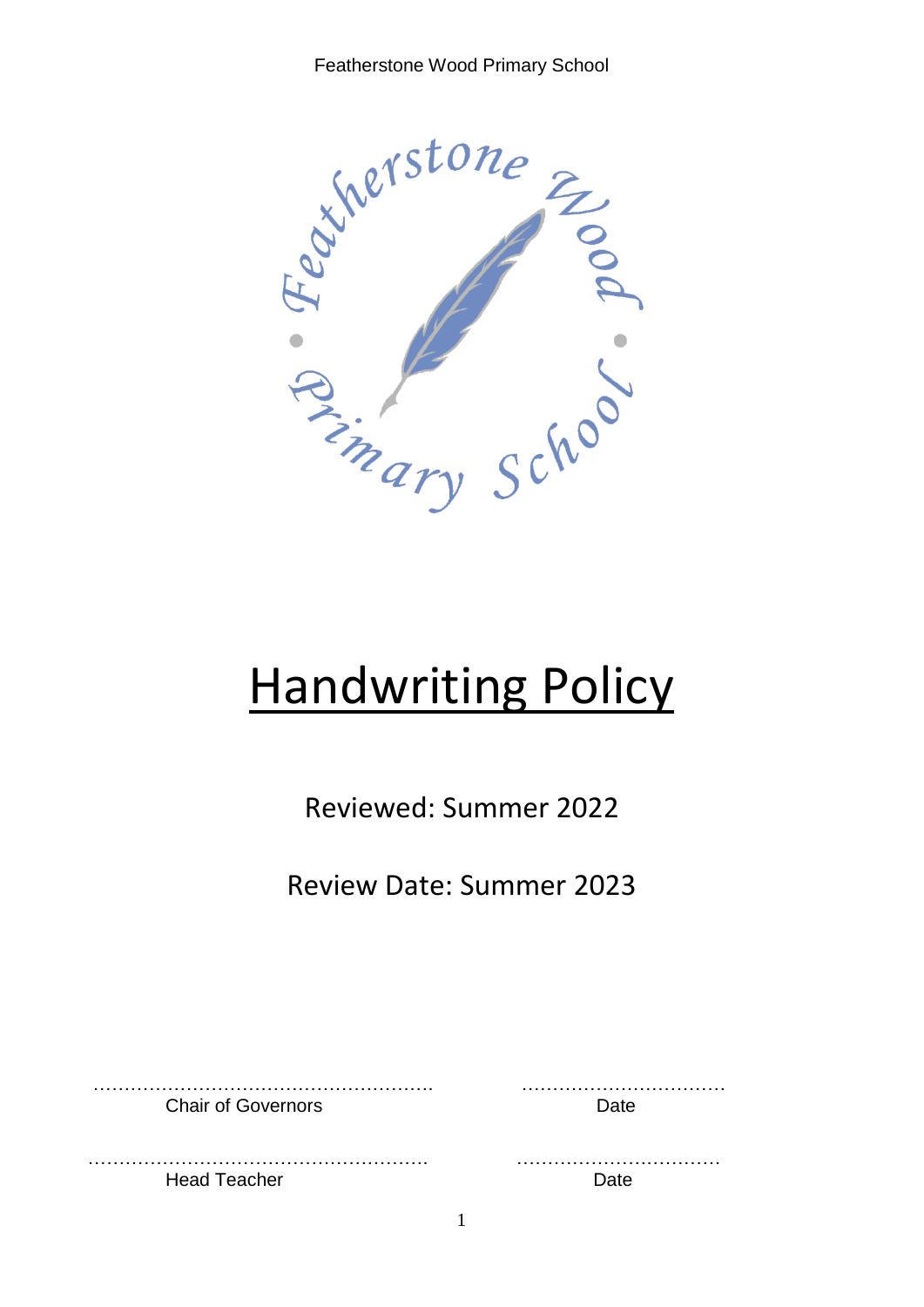### 1 **Introduction**

Handwriting is an important skill for children to master in their time at primary school and will aid them into adulthood. Handwriting is a skill that needs to be taught discretely but one which requires constant feedback whenever children write.

At Featherstone Wood Primary School we will ensure that our children take pride in their presentation and foster a fluent and easily legible style of handwriting.

## **2 Aims and objectives**

The aims and objectives of handwriting are:

● to enable pupils to write efficiently

● to enable pupils to write in a range of contexts – note taking compared with writing for a finished piece

● to enable pupils to write in a consistent a legible style

to enable pupils to take pride in their learning and the message they are communicating through their writing.

# **3 Handwriting style**

At Featherstone Wood School we have adopted a cursive style of writing. This will be modelled to children in their books and on displays. Whenever adults write in school it must always be in the agreed script. In the Early Years adults will almost always print words un-joined. .

◆ All lowercase letters start on the line

 $\blacktriangleright$  Capitals are double the size of lowercase letters and are always un-joined – they do not start on the line

◆ All letters can join to one another

**Particular attention must be paid to the lowercase f and k, p, q, x and z and how** they are joined to and from

 $\sqrt{g}$  g and y do loop back on from their descender

A sample of handwriting for reference is attached to this policy.

# **4 Implementation**

# **EYFS**

In the Foundation Stage, staff focus on getting children ready for handwriting by:

• Building the gross and fine motor skills needed for handwriting through structured games and activities

• the spatial awareness, visual and motor memory skills needed through non-pencil and pencil activities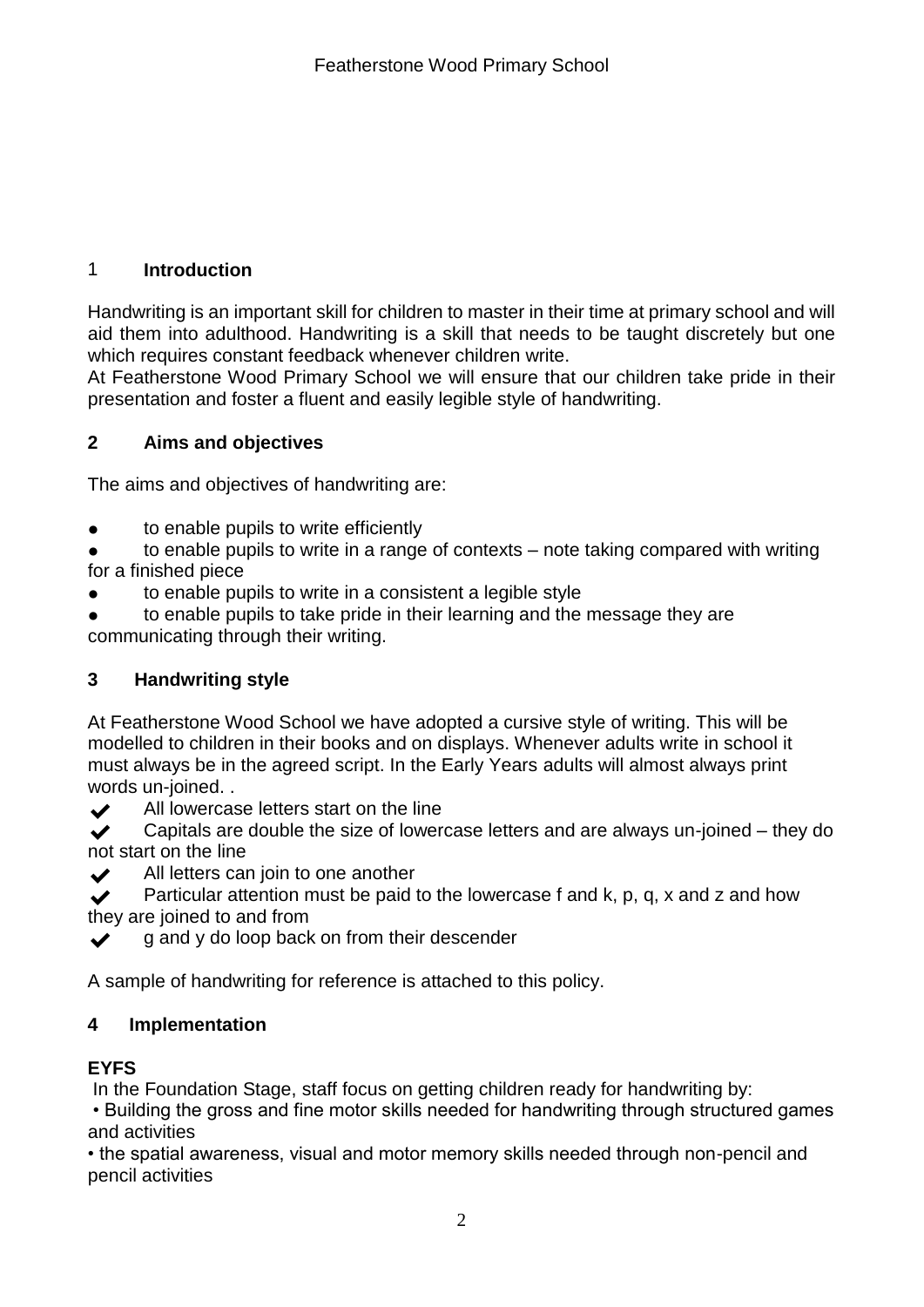• Supporting the children through the developmental pencil grip stages; including hand dominance identification

• Developing the children's ability to correctly push and pull the pencil to be able to form letters correctly, firstly through pre-handwriting patterns and then single letter formation (See appendix 2 for details of strategies used.) When children are ready, handwriting skills (listed below) are introduced using a single letter cursive font style.

In EYFS children will be encouraged to develop gross motor control through the use of large equipment for mark making such as big chalks, paint brushes, finger paints, shaving foam etc. They will develop their fine motor skills and use a range of mark making tools such as pencils, pens and crayons. They will be encouraged to talk about shapes and movement.

**In reception** children will be taught to form letters correctly. Letter formation is taught alongside phonic development. Our aim is that by the end of reception stage all children hold a pencil correctly and form all letters and numbers correctly. Errors in pencil grip and letter formation will be immediately addressed, modelled and corrected. Initially foundation children will use unlined paper as the focus is correct formation rather than size or positioning.

# **Key Stage One**

In Key Stage One teaching is focused on:

• Continuing to build the gross and refine the fine motor skills through handwriting warm up exercises and PE warm up and cool down activities;

• Supporting the children through the developmental pencil grip stages so that they can comfortably hold the pencil in a tripod pencil grip;

• Reinforcing the correct sitting position and teaching the correct position, tilt and movement of the writing paper;

• Refining the handwriting letter size and teaching the joining of letters to form words. • Ensuring that appropriate gaps are left between words

• Using entry strokes for joining letters in Year One (continuous cursive font)

• Using the correct formation of capital letters and understanding the difference between upper and lower case in their handwriting

**In Key Stage 1** all children should receive a daily handwriting session for 10-15mins. In Year 1. During the Autumn Term cursive handwriting will be introduced starting with beginning each letter from the line and going up individually before then moving on to joining them together to form words. Handwriting can also be linked to phonic development with the introduction of new sounds written in a cursive style during lessons. Our aim is that by the end of year one children will be forming all letters correctly ready to join in a cursive script.

**In Year 2** adults will model cursive writing from the beginning of the year. The children will be encouraged to continue the development of basic joins which they should transfer into all their independent writing. They will also continue to link their handwriting to their phonic development as they learn to write new sounds using a cursive writing style.

# **Key Stage Two**

In Key Stage Two teaching and learning is focussed on refining handwriting skills by:

- Revisiting sitting correctly, pencil grip and paper position and tilt if necessary;
- Refining the handwriting letter size and teaching the joining of letters to form words;
- Building speed and fluidity using dictation activities and sentences;
- Practising consistency and fluency through focus on handwriting when publishing work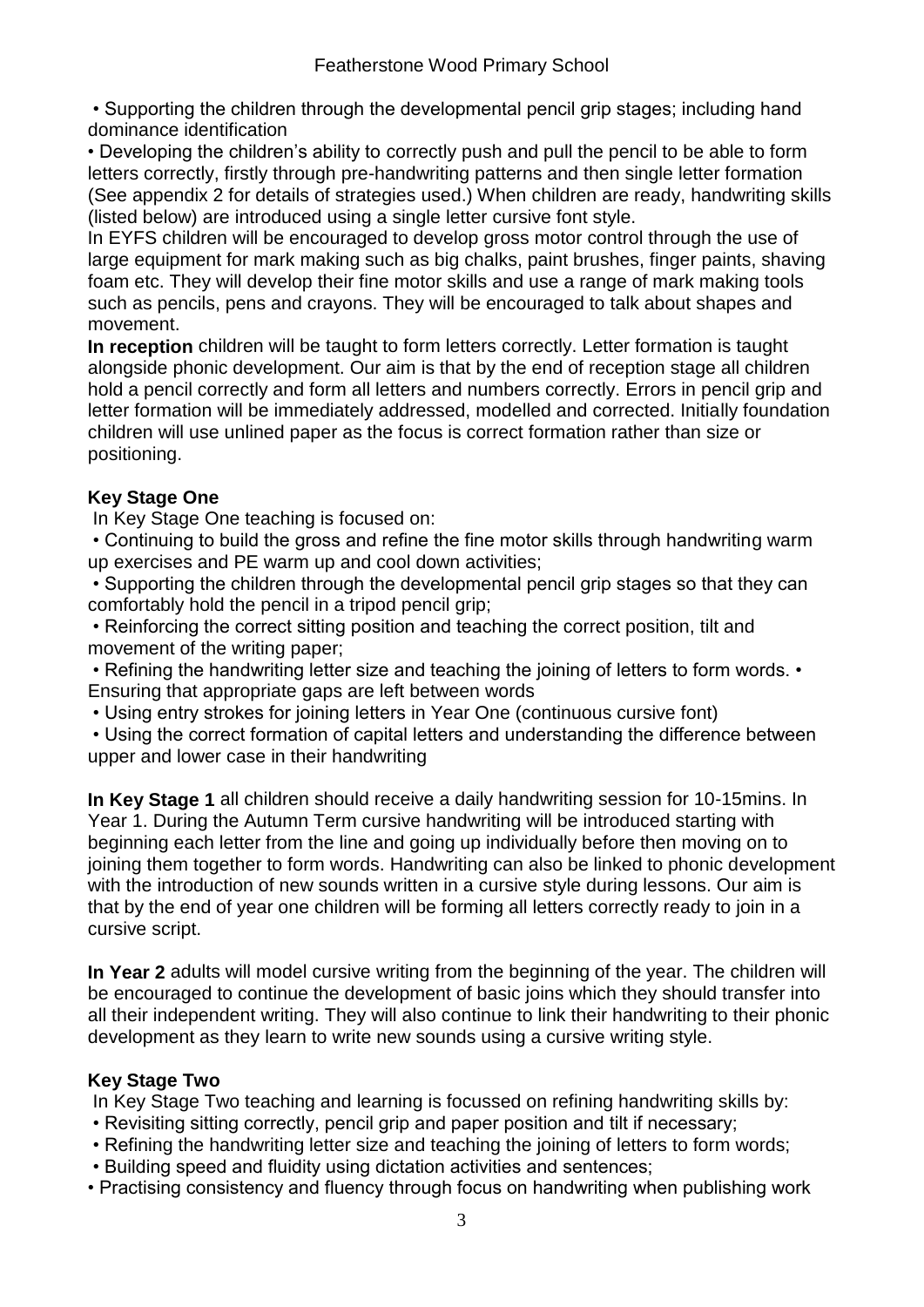In Key Stage 2 all children should receive a daily handwriting session for a minimum of 10mins.

**In Year 3** children will continue to develop their use of cursive handwriting building upon the skills they have developed in Key stage 1.

**In Years 4,5 and 6** children will be expected to use cursive handwriting in all areas of the curriculum. Those children whose writing is neat and legible may be encouraged to use handwriting pens. If any child is not on track to reach these expectations, they will receive additional support through small group intervention groups.

#### **Bug Club**

At Featherstone Wood, we use Bug Club Phonics. In this program of study the teachers follow the modelled guidance to teach early letter formation.

#### **5 Handwriting Equipment**

Children will use line sizes appropriate to their stage in writing. During handwriting sessions specific handwriting paper with 3 lines may be used. Children will also practise using the same sized lines as their other curricula paper so that children skills are transferable and that the same expectation of handwriting is set across all writing. **Use of Pen** 

Children will be introduced to using a handwriting pen as soon as they are forming their letters correctly and controlling the size of their letters. Use of pen is at the teacher's discretion, but care should be taken to ensure that children who have difficulty with handwriting do not feel excluded. Maths work will continue to be done in pencil.

#### **6 Inclusion**

In line with our SEND Policy, the needs of individuals will be taken into account. We aim to identify pupils who experience difficulties with handwriting at an early stage and put into place appropriate support.

• The SENCO will provide pencil grips and triangular barrelled pens where needed

• Small group support will be used to focus on particular pupils.

• Accurate letter formation and appropriate joining will be modelled and encouraged during phonics and spelling sessions

• Pupils will continue to be encouraged to form letters in sand, flour, foam and other materials in order to practice letter formation in an enjoyable way where needed

• Where needed, the SENCO will liaise with external agencies in order to find the most appropriate means of recording learning.

#### 4 Left Handed Children

We recognise that at least 10% of pupils are left handed. This means that we need to make specific provision in order for these children to achieve in line with their peers. Paper should be positioned correctly and at the most beneficial angle to make it comfortable for the writer

• Left handed pupils should be encouraged to grip the pencil in a way that does not obstruct their vision.

• Seating arrangements should be considered carefully to allow pupils the space to write effectively without being obstructed or obstructing others

. • Pupils may need support in practising left to right orientation of their writing

#### **7 Feedback**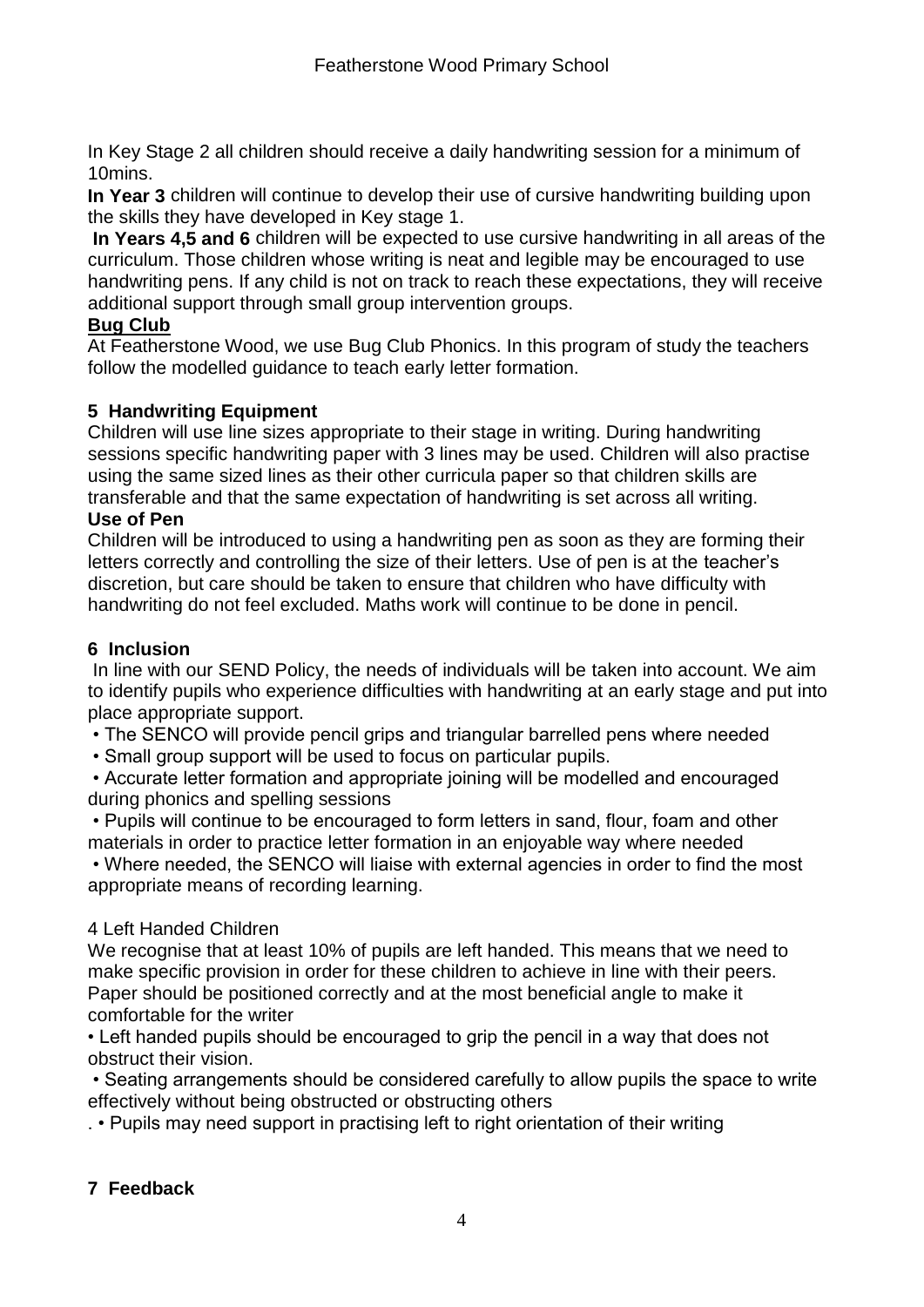Children should be given feedback in the usual way in accordance with our Marking and Feedback Policy. This includes self and peer assessment and responding to feedback. Some positive and constructive feedback should be left on a regular basis; once a week as a minimum.

## **Linked Policies**

Marking and feedback policy SEND policy